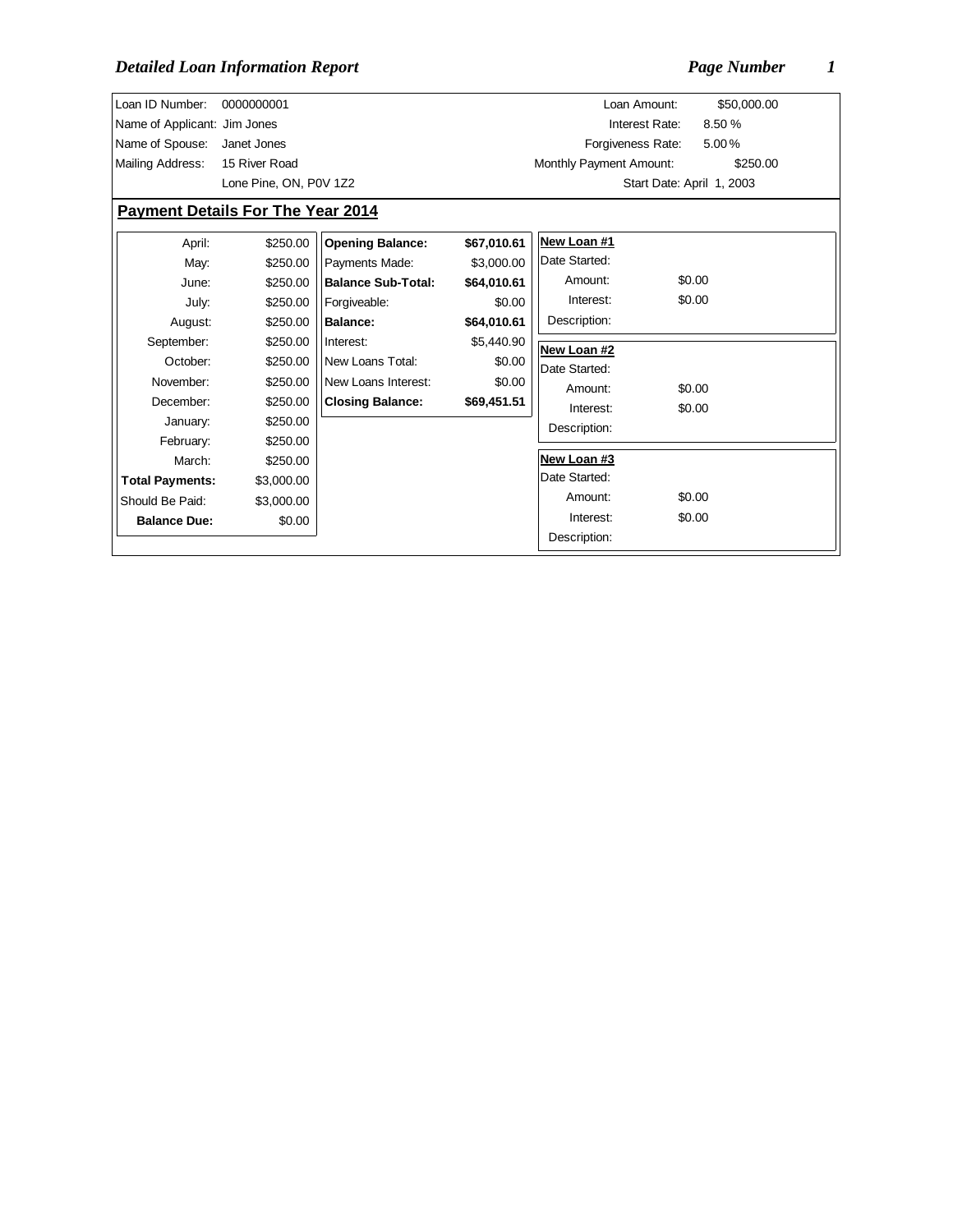| Loan ID Number:                           | 0000000001                               |                                             |                       |                         | \$50,000.00<br>Loan Amount: |
|-------------------------------------------|------------------------------------------|---------------------------------------------|-----------------------|-------------------------|-----------------------------|
| Name of Applicant: Jim Jones              |                                          |                                             |                       |                         | 8.50%<br>Interest Rate:     |
| Name of Spouse:                           | Janet Jones                              |                                             |                       |                         | Forgiveness Rate:<br>5.00%  |
| Mailing Address:                          | 15 River Road                            |                                             |                       | Monthly Payment Amount: | \$250.00                    |
|                                           | Lone Pine, ON, P0V 1Z2                   |                                             |                       |                         | Start Date: April 1, 2003   |
|                                           | <b>Payment Details For The Year 2003</b> |                                             |                       |                         |                             |
|                                           |                                          |                                             |                       |                         |                             |
| April:                                    | \$250.00                                 | <b>Opening Balance:</b>                     | \$50,000.00           | New Loan #1             |                             |
| May:                                      | \$250.00                                 | Payments Made:                              | \$3,000.00            | Date Started:           |                             |
| June:                                     | \$250.00                                 | <b>Balance Sub-Total:</b>                   | \$47,000.00           | Amount:                 | \$0.00                      |
| July:                                     | \$250.00                                 | Forgiveable:                                | \$0.00                | Interest:               | \$0.00                      |
| August:                                   | \$250.00                                 | <b>Balance:</b>                             | \$47,000.00           | Description:            |                             |
| September:                                | \$250.00                                 | Interest:                                   | \$3,995.00            | New Loan #2             |                             |
| October:                                  | \$250.00                                 | New Loans Total:                            | \$0.00                | Date Started:           |                             |
| November:                                 | \$250.00                                 | New Loans Interest:                         | \$0.00                | Amount:                 | \$0.00                      |
| December:                                 | \$250.00                                 | <b>Closing Balance:</b>                     | \$50,995.00           | Interest:               | \$0.00                      |
| January:                                  | \$250.00                                 |                                             |                       | Description:            |                             |
| February:                                 | \$250.00                                 |                                             |                       |                         |                             |
| March:                                    | \$250.00                                 |                                             |                       | New Loan #3             |                             |
| <b>Total Payments:</b>                    | \$3,000.00                               |                                             |                       | Date Started:           |                             |
| Should Be Paid:                           | \$3,000.00                               |                                             |                       | Amount:                 | \$0.00                      |
| <b>Balance Due:</b>                       | \$0.00                                   |                                             |                       | Interest:               | \$0.00                      |
|                                           |                                          |                                             |                       | Description:            |                             |
|                                           | <b>Payment Details For The Year 2004</b> |                                             |                       |                         |                             |
|                                           |                                          |                                             |                       | New Loan #1             |                             |
| April:                                    | \$250.00                                 | <b>Opening Balance:</b>                     | \$50,995.00           | Date Started:           |                             |
| May:                                      | \$250.00                                 | Payments Made:<br><b>Balance Sub-Total:</b> | \$3,000.00            | Amount:                 | \$0.00                      |
| June:                                     | \$250.00                                 |                                             | \$47,995.00           | Interest:               | \$0.00                      |
| July:                                     | \$250.00                                 | Forgiveable:<br><b>Balance:</b>             | \$0.00<br>\$47,995.00 | Description:            |                             |
| August:<br>September:                     | \$250.00<br>\$250.00                     | Interest:                                   | \$4,079.58            |                         |                             |
| October:                                  | \$250.00                                 | New Loans Total:                            | \$0.00                | New Loan #2             |                             |
| November:                                 | \$250.00                                 | New Loans Interest:                         | \$0.00                | Date Started:           |                             |
| December:                                 | \$250.00                                 | <b>Closing Balance:</b>                     | \$52,074.58           | Amount:                 | \$0.00                      |
|                                           | \$250.00                                 |                                             |                       | Interest:               | \$0.00                      |
| January:                                  |                                          |                                             |                       | Description:            |                             |
| February:<br>March:                       | \$250.00<br>\$250.00                     |                                             |                       | New Loan #3             |                             |
|                                           | \$3,000.00                               |                                             |                       | Date Started:           |                             |
| <b>Total Payments:</b><br>Should Be Paid: |                                          |                                             |                       | Amount:                 | \$0.00                      |
| <b>Balance Due:</b>                       | \$3,000.00<br>\$0.00                     |                                             |                       | Interest:               | \$0.00                      |
|                                           |                                          |                                             |                       | Description:            |                             |
|                                           |                                          |                                             |                       |                         |                             |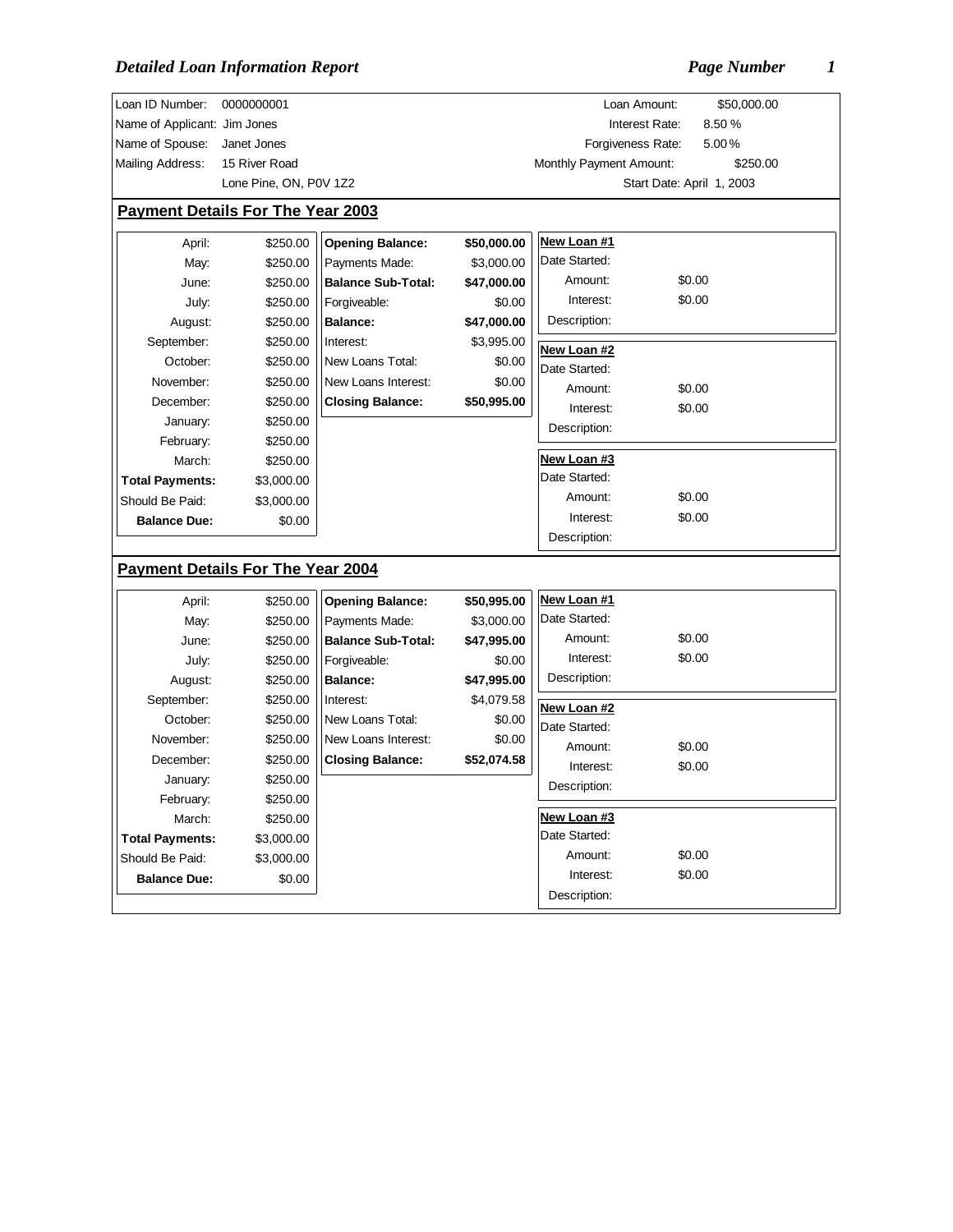| April:                                                 | \$250.00             | <b>Opening Balance:</b>   | \$52,074.58 | New Loan #1          |                  |  |
|--------------------------------------------------------|----------------------|---------------------------|-------------|----------------------|------------------|--|
| May:                                                   | \$250.00             | Payments Made:            | \$3,000.00  | Date Started:        |                  |  |
| June:                                                  | \$250.00             | <b>Balance Sub-Total:</b> | \$49,074.58 | Amount:              | \$0.00           |  |
| July:                                                  | \$250.00             | Forgiveable:              | \$0.00      | Interest:            | \$0.00           |  |
| August:                                                | \$250.00             | <b>Balance:</b>           | \$49,074.58 | Description:         |                  |  |
| September:                                             | \$250.00             | Interest:                 | \$4,171.34  | New Loan #2          |                  |  |
| October:                                               | \$250.00             | New Loans Total:          | \$0.00      | Date Started:        |                  |  |
| November:                                              | \$250.00             | New Loans Interest:       | \$0.00      | Amount:              | \$0.00           |  |
| December:                                              | \$250.00             | <b>Closing Balance:</b>   | \$53,245.92 | Interest:            | \$0.00           |  |
| January:                                               | \$250.00             |                           |             | Description:         |                  |  |
| February:                                              | \$250.00             |                           |             |                      |                  |  |
| March:                                                 | \$250.00             |                           |             | New Loan #3          |                  |  |
| <b>Total Payments:</b>                                 | \$3,000.00           |                           |             | Date Started:        |                  |  |
| Should Be Paid:                                        | \$3,000.00           |                           |             | Amount:              | \$0.00           |  |
|                                                        |                      |                           |             |                      |                  |  |
| <b>Balance Due:</b>                                    | \$0.00               |                           |             | Interest:            | \$0.00           |  |
|                                                        |                      |                           |             | Description:         |                  |  |
|                                                        |                      |                           |             |                      |                  |  |
| April:                                                 | \$250.00             | <b>Opening Balance:</b>   | \$53,245.92 | New Loan #1          |                  |  |
| May:                                                   | \$250.00             | Payments Made:            | \$3,000.00  | Date Started:        |                  |  |
| June:                                                  | \$250.00             | <b>Balance Sub-Total:</b> | \$50,245.92 | Amount:              | \$0.00           |  |
| July:                                                  | \$250.00             | Forgiveable:              | \$0.00      | Interest:            | \$0.00           |  |
| August:                                                | \$250.00             | <b>Balance:</b>           | \$50,245.92 | Description:         |                  |  |
| <b>Payment Details For The Year 2006</b><br>September: | \$250.00             | Interest:                 | \$4,270.90  | New Loan #2          |                  |  |
| October:                                               | \$250.00             | New Loans Total:          | \$0.00      | Date Started:        |                  |  |
| November:                                              | \$250.00             | New Loans Interest:       | \$0.00      | Amount:              | \$0.00           |  |
| December:                                              | \$250.00             | <b>Closing Balance:</b>   | \$54,516.82 | Interest:            | \$0.00           |  |
| January:                                               | \$250.00             |                           |             | Description:         |                  |  |
| February:                                              | \$250.00             |                           |             |                      |                  |  |
| March:                                                 | \$250.00             |                           |             | New Loan #3          |                  |  |
|                                                        | \$3,000.00           |                           |             | Date Started:        |                  |  |
| <b>Total Payments:</b><br>Should Be Paid:              | \$3,000.00<br>\$0.00 |                           |             | Amount:<br>Interest: | \$0.00<br>\$0.00 |  |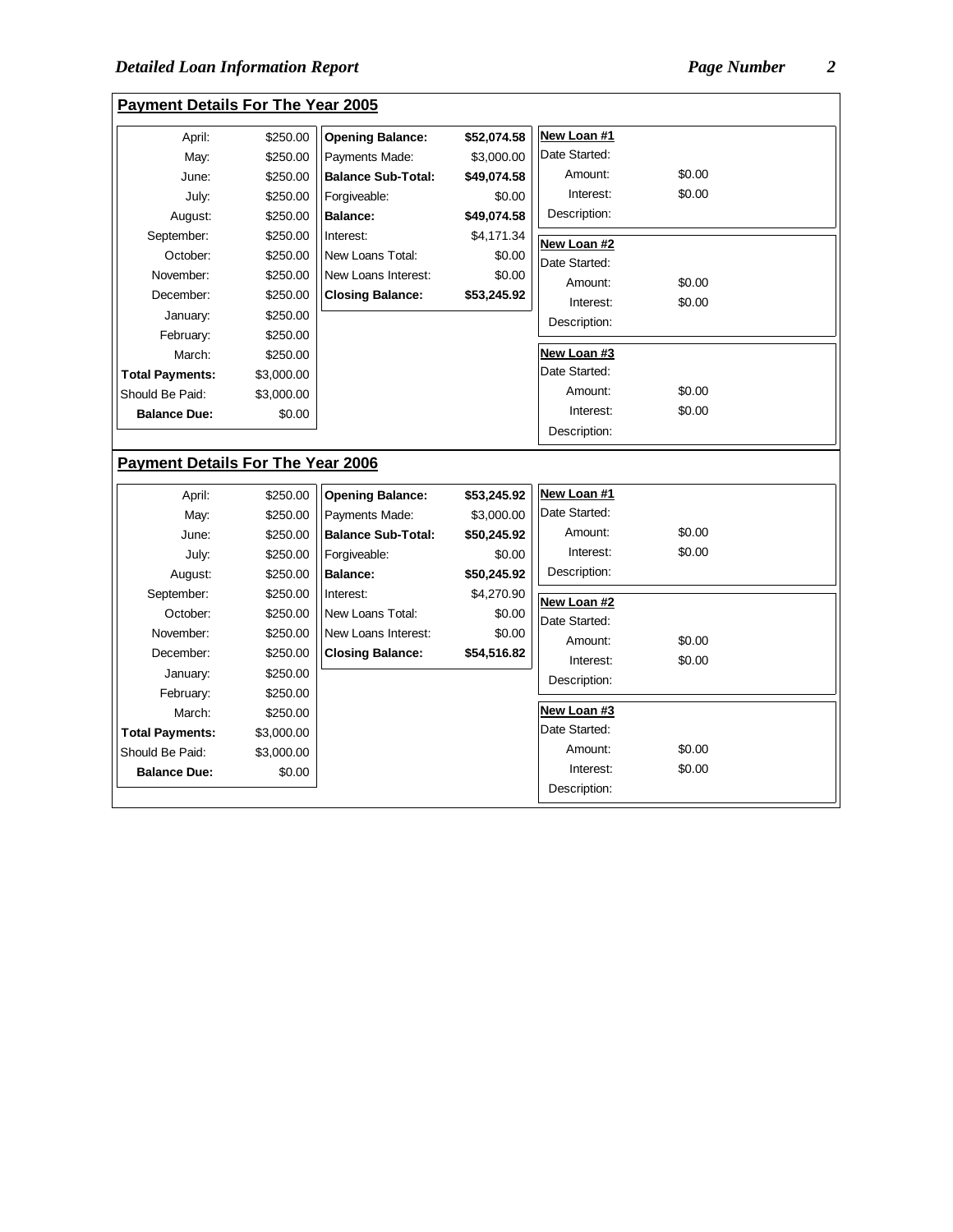| <b>Payment Details For The Year 2007</b> |            |                           |             |               |        |  |
|------------------------------------------|------------|---------------------------|-------------|---------------|--------|--|
| April:                                   | \$250.00   | <b>Opening Balance:</b>   | \$54,516.82 | New Loan #1   |        |  |
| May:                                     | \$250.00   | Payments Made:            | \$3,000.00  | Date Started: |        |  |
| June:                                    | \$250.00   | <b>Balance Sub-Total:</b> | \$51,516.82 | Amount:       | \$0.00 |  |
| July:                                    | \$250.00   | Forgiveable:              | \$0.00      | Interest:     | \$0.00 |  |
| August:                                  | \$250.00   | <b>Balance:</b>           | \$51,516.82 | Description:  |        |  |
| September:                               | \$250.00   | Interest:                 | \$4,378.93  | New Loan #2   |        |  |
| October:                                 | \$250.00   | New Loans Total:          | \$0.00      | Date Started: |        |  |
| November:                                | \$250.00   | New Loans Interest:       | \$0.00      | Amount:       | \$0.00 |  |
| December:                                | \$250.00   | <b>Closing Balance:</b>   | \$55,895.75 | Interest:     | \$0.00 |  |
| January:                                 | \$250.00   |                           |             | Description:  |        |  |
| February:                                | \$250.00   |                           |             |               |        |  |
| March:                                   | \$250.00   |                           |             | New Loan #3   |        |  |
| <b>Total Payments:</b>                   | \$3,000.00 |                           |             | Date Started: |        |  |
| Should Be Paid:                          | \$3,000.00 |                           |             | Amount:       | \$0.00 |  |
| <b>Balance Due:</b>                      | \$0.00     |                           |             | Interest:     | \$0.00 |  |
|                                          |            |                           |             | Description:  |        |  |
| <b>Payment Details For The Year 2008</b> |            |                           |             |               |        |  |
| April:                                   | \$250.00   | <b>Opening Balance:</b>   | \$55,895.75 | New Loan #1   |        |  |
| May:                                     |            |                           |             |               |        |  |
| June:                                    | \$250.00   | Payments Made:            | \$3,000.00  | Date Started: |        |  |
|                                          | \$250.00   | <b>Balance Sub-Total:</b> | \$52,895.75 | Amount:       | \$0.00 |  |
| July:                                    | \$250.00   | Forgiveable:              | \$0.00      | Interest:     | \$0.00 |  |
| August:                                  | \$250.00   | <b>Balance:</b>           | \$52,895.75 | Description:  |        |  |
| September:                               | \$250.00   | Interest:                 | \$4,496.14  |               |        |  |
| October:                                 | \$250.00   | New Loans Total:          | \$0.00      | New Loan #2   |        |  |
| November:                                | \$250.00   | New Loans Interest:       | \$0.00      | Date Started: |        |  |
| December:                                | \$250.00   | <b>Closing Balance:</b>   | \$57,391.89 | Amount:       | \$0.00 |  |
| January:                                 | \$250.00   |                           |             | Interest:     | \$0.00 |  |
| February:                                | \$250.00   |                           |             | Description:  |        |  |
| March:                                   | \$250.00   |                           |             | New Loan #3   |        |  |
| <b>Total Payments:</b>                   | \$3,000.00 |                           |             | Date Started: |        |  |
| Should Be Paid:                          | \$3,000.00 |                           |             | Amount:       | \$0.00 |  |
| <b>Balance Due:</b>                      | \$0.00     |                           |             | Interest:     | \$0.00 |  |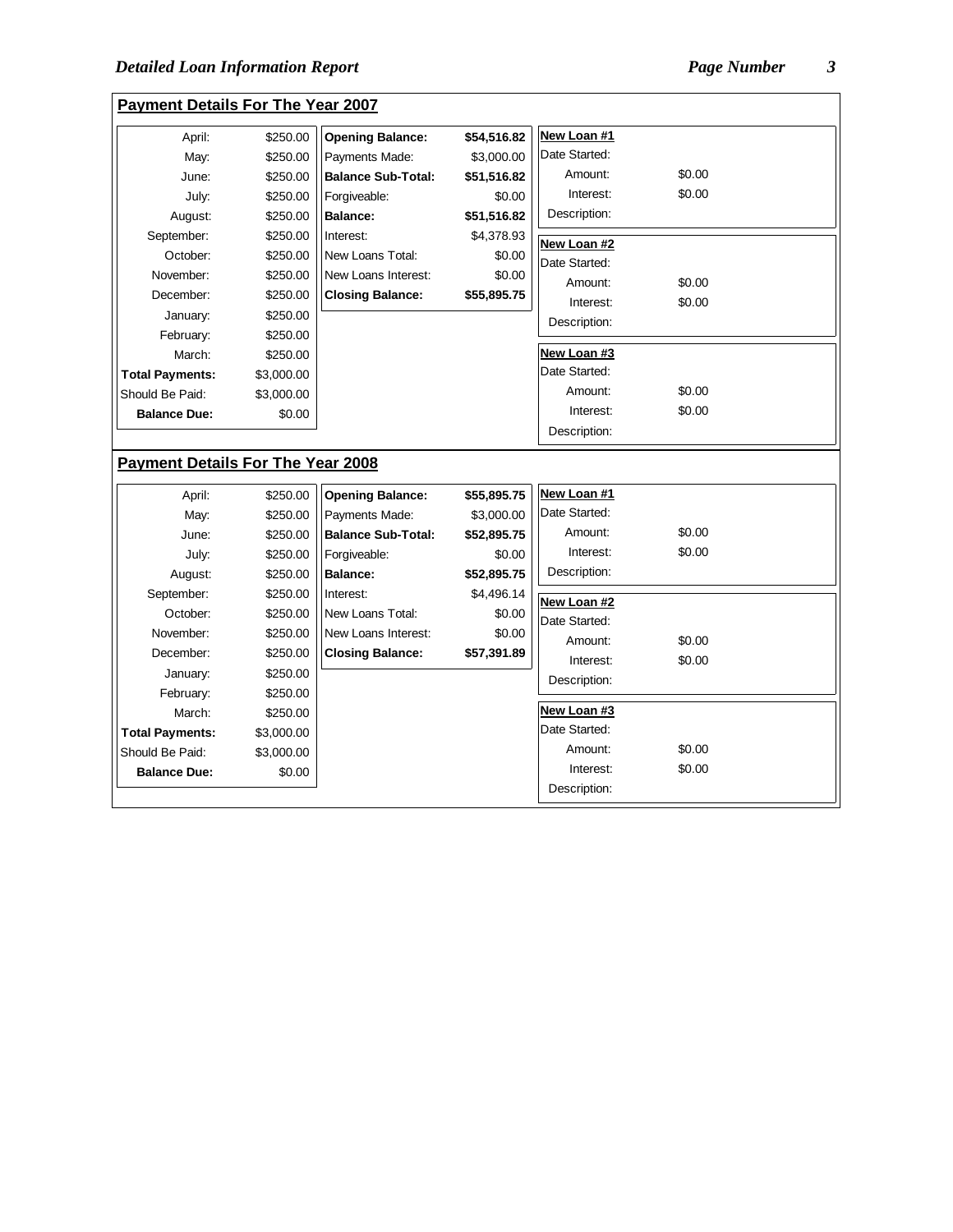**Payment Details For The Year 2009**

| April:                                   | \$250.00   | <b>Opening Balance:</b>   | \$57,391.89 | New Loan #1               |        |  |
|------------------------------------------|------------|---------------------------|-------------|---------------------------|--------|--|
| May:                                     | \$250.00   | Payments Made:            | \$3,000.00  | Date Started:             |        |  |
| June:                                    | \$250.00   | <b>Balance Sub-Total:</b> | \$54,391.89 | Amount:                   | \$0.00 |  |
| July:                                    | \$250.00   | Forgiveable:              | \$0.00      | Interest:                 | \$0.00 |  |
| August:                                  | \$250.00   | <b>Balance:</b>           | \$54,391.89 | Description:              |        |  |
| September:                               | \$250.00   | Interest:                 | \$4,623.31  | New Loan #2               |        |  |
| October:                                 | \$250.00   | New Loans Total:          | \$0.00      | Date Started:             |        |  |
| November:                                | \$250.00   | New Loans Interest:       | \$0.00      | Amount:                   | \$0.00 |  |
| December:                                | \$250.00   | <b>Closing Balance:</b>   | \$59,015.20 | Interest:                 | \$0.00 |  |
| January:                                 | \$250.00   |                           |             | Description:              |        |  |
| February:                                | \$250.00   |                           |             |                           |        |  |
| March:                                   | \$250.00   |                           |             | New Loan #3               |        |  |
| <b>Total Payments:</b>                   | \$3,000.00 |                           |             | Date Started:             |        |  |
| Should Be Paid:                          | \$3,000.00 |                           |             | Amount:                   | \$0.00 |  |
| <b>Balance Due:</b>                      | \$0.00     |                           |             | Interest:                 | \$0.00 |  |
|                                          |            |                           |             | Description:              |        |  |
| <b>Payment Details For The Year 2010</b> |            |                           |             |                           |        |  |
| April:                                   | \$250.00   | <b>Opening Balance:</b>   | \$59,015.20 | New Loan #1               |        |  |
| May:                                     | \$250.00   | Payments Made:            | \$3,000.00  | Date Started:             |        |  |
| June:                                    | \$250.00   | <b>Balance Sub-Total:</b> | \$56,015.20 | Amount:                   | \$0.00 |  |
| July:                                    | \$250.00   | Forgiveable:              | \$0.00      | Interest:                 | \$0.00 |  |
| August:                                  | \$250.00   | <b>Balance:</b>           | \$56,015.20 | Description:              |        |  |
| September:                               | \$250.00   | Interest:                 | \$4,761.29  | New Loan #2               |        |  |
| October:                                 | \$250.00   | New Loans Total:          |             |                           |        |  |
|                                          |            |                           | \$0.00      |                           |        |  |
| November:                                | \$250.00   | New Loans Interest:       | \$0.00      | Date Started:             |        |  |
| December:                                | \$250.00   | <b>Closing Balance:</b>   | \$60,776.49 | Amount:                   | \$0.00 |  |
| January:                                 | \$250.00   |                           |             | Interest:                 | \$0.00 |  |
| February:                                | \$250.00   |                           |             | Description:              |        |  |
| March:                                   | \$250.00   |                           |             | New Loan #3               |        |  |
| <b>Total Payments:</b>                   | \$3,000.00 |                           |             | Date Started:             |        |  |
| Should Be Paid:                          | \$3,000.00 |                           |             | Amount:                   | \$0.00 |  |
| <b>Balance Due:</b>                      | \$0.00     |                           |             | Interest:<br>Description: | \$0.00 |  |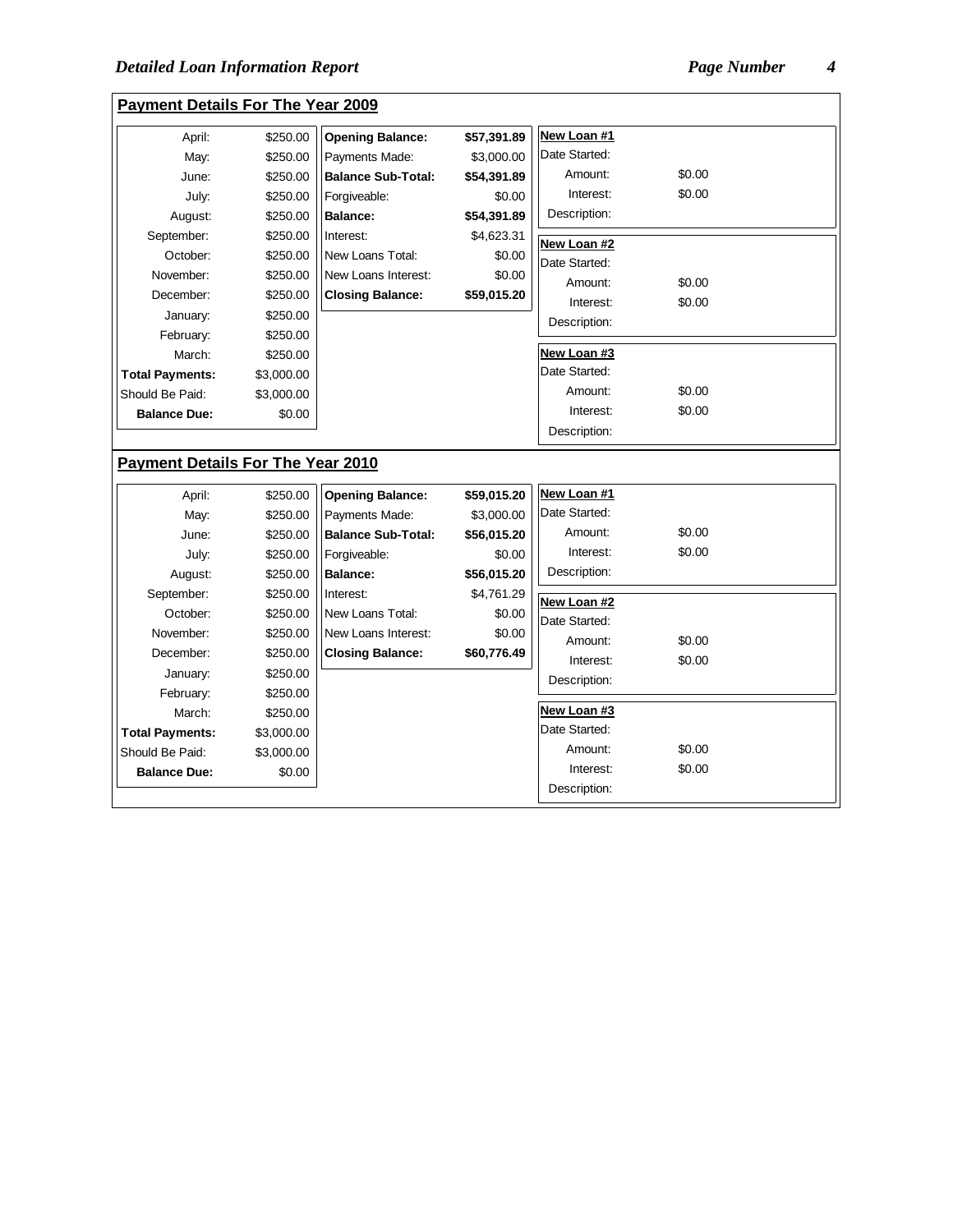| <b>Payment Details For The Year 2011</b> |            |                           |             |               |        |  |
|------------------------------------------|------------|---------------------------|-------------|---------------|--------|--|
| April:                                   | \$250.00   | <b>Opening Balance:</b>   | \$60,776.49 | New Loan #1   |        |  |
| May:                                     | \$250.00   | Payments Made:            | \$3,000.00  | Date Started: |        |  |
| June:                                    | \$250.00   | <b>Balance Sub-Total:</b> | \$57,776.49 | Amount:       | \$0.00 |  |
| July:                                    | \$250.00   | Forgiveable:              | \$0.00      | Interest:     | \$0.00 |  |
| August:                                  | \$250.00   | <b>Balance:</b>           | \$57,776.49 | Description:  |        |  |
| September:                               | \$250.00   | Interest:                 | \$4,911.00  | New Loan #2   |        |  |
| October:                                 | \$250.00   | New Loans Total:          | \$0.00      | Date Started: |        |  |
| November:                                | \$250.00   | New Loans Interest:       | \$0.00      | Amount:       | \$0.00 |  |
| December:                                | \$250.00   | <b>Closing Balance:</b>   | \$62,687.49 | Interest:     | \$0.00 |  |
| January:                                 | \$250.00   |                           |             | Description:  |        |  |
| February:                                | \$250.00   |                           |             |               |        |  |
| March:                                   | \$250.00   |                           |             | New Loan #3   |        |  |
| <b>Total Payments:</b>                   | \$3,000.00 |                           |             | Date Started: |        |  |
| Should Be Paid:                          | \$3,000.00 |                           |             | Amount:       | \$0.00 |  |
| <b>Balance Due:</b>                      | \$0.00     |                           |             | Interest:     | \$0.00 |  |
|                                          |            |                           |             | Description:  |        |  |
| <b>Payment Details For The Year 2012</b> |            |                           |             |               |        |  |
| April:                                   | \$250.00   | <b>Opening Balance:</b>   | \$62,687.49 | New Loan #1   |        |  |
| May:                                     | \$250.00   | Payments Made:            | \$3,000.00  | Date Started: |        |  |
| June:                                    | \$250.00   | <b>Balance Sub-Total:</b> | \$59,687.49 | Amount:       | \$0.00 |  |
| July:                                    | \$250.00   | Forgiveable:              | \$0.00      | Interest:     | \$0.00 |  |
| August:                                  | \$250.00   | <b>Balance:</b>           | \$59,687.49 | Description:  |        |  |
| September:                               | \$250.00   | Interest:                 | \$5,073.44  | New Loan #2   |        |  |
| October:                                 | \$250.00   | New Loans Total:          | \$0.00      | Date Started: |        |  |
| November:                                | \$250.00   | New Loans Interest:       | \$0.00      | Amount:       | \$0.00 |  |
| December:                                | \$250.00   | <b>Closing Balance:</b>   | \$64,760.93 | Interest:     | \$0.00 |  |
| January:                                 | \$250.00   |                           |             | Description:  |        |  |
| February:                                | \$250.00   |                           |             |               |        |  |
| March:                                   | \$250.00   |                           |             | New Loan #3   |        |  |
| <b>Total Payments:</b>                   | \$3,000.00 |                           |             | Date Started: |        |  |
| Should Be Paid:                          | \$3,000.00 |                           |             | Amount:       | \$0.00 |  |
| <b>Balance Due:</b>                      | \$0.00     |                           |             | Interest:     | \$0.00 |  |
|                                          |            |                           |             | Description:  |        |  |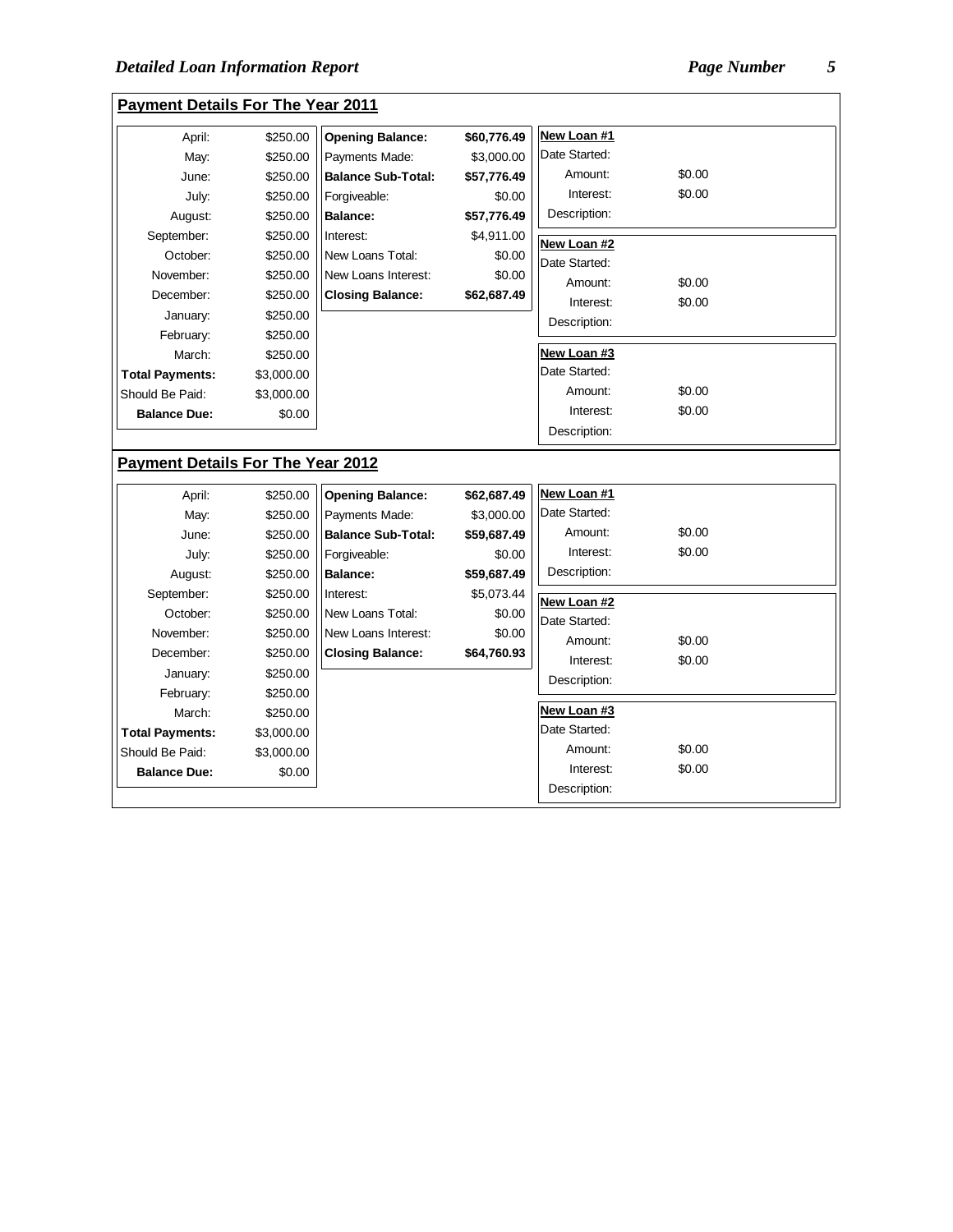$\overline{a}$ 

| <b>Payment Details For The Year 2013</b> |            |                           |             |               |        |  |
|------------------------------------------|------------|---------------------------|-------------|---------------|--------|--|
| April:                                   | \$250.00   | <b>Opening Balance:</b>   | \$64,760.93 | New Loan #1   |        |  |
| May:                                     | \$250.00   | Payments Made:            | \$3,000.00  | Date Started: |        |  |
| June:                                    | \$250.00   | <b>Balance Sub-Total:</b> | \$61,760.93 | Amount:       | \$0.00 |  |
| July:                                    | \$250.00   | Forgiveable:              | \$0.00      | Interest:     | \$0.00 |  |
| August:                                  | \$250.00   | <b>Balance:</b>           | \$61,760.93 | Description:  |        |  |
| September:                               | \$250.00   | Interest:                 | \$5,249.68  | New Loan #2   |        |  |
| October:                                 | \$250.00   | New Loans Total:          | \$0.00      | Date Started: |        |  |
| November:                                | \$250.00   | New Loans Interest:       | \$0.00      | Amount:       | \$0.00 |  |
| December:                                | \$250.00   | <b>Closing Balance:</b>   | \$67,010.61 | Interest:     | \$0.00 |  |
| January:                                 | \$250.00   |                           |             | Description:  |        |  |
| February:                                | \$250.00   |                           |             |               |        |  |
| March:                                   | \$250.00   |                           |             | New Loan #3   |        |  |
| <b>Total Payments:</b>                   | \$3,000.00 |                           |             | Date Started: |        |  |
| Should Be Paid:                          | \$3,000.00 |                           |             | Amount:       | \$0.00 |  |
| <b>Balance Due:</b>                      | \$0.00     |                           |             | Interest:     | \$0.00 |  |
|                                          |            |                           |             | Description:  |        |  |
| <b>Payment Details For The Year 2014</b> |            |                           |             |               |        |  |
| April:                                   | \$250.00   | <b>Opening Balance:</b>   | \$67,010.61 | New Loan #1   |        |  |
| May:                                     | \$250.00   | Payments Made:            | \$3,000.00  | Date Started: |        |  |
| June:                                    | \$250.00   | <b>Balance Sub-Total:</b> | \$64,010.61 | Amount:       | \$0.00 |  |
| July:                                    | \$250.00   | Forgiveable:              | \$0.00      | Interest:     | \$0.00 |  |
| August:                                  | \$250.00   | <b>Balance:</b>           | \$64,010.61 | Description:  |        |  |
| September:                               | \$250.00   | Interest:                 | \$5,440.90  | New Loan #2   |        |  |
| October:                                 | \$250.00   | New Loans Total:          | \$0.00      | Date Started: |        |  |
| November:                                | \$250.00   | New Loans Interest:       | \$0.00      | Amount:       | \$0.00 |  |
| December:                                | \$250.00   | <b>Closing Balance:</b>   | \$69,451.51 | Interest:     | \$0.00 |  |
| January:                                 | \$250.00   |                           |             | Description:  |        |  |
| February:                                | \$250.00   |                           |             |               |        |  |
| March:                                   | \$250.00   |                           |             | New Loan #3   |        |  |
| <b>Total Payments:</b>                   | \$3,000.00 |                           |             | Date Started: |        |  |
| Should Be Paid:                          | \$3,000.00 |                           |             | Amount:       | \$0.00 |  |
| <b>Balance Due:</b>                      | \$0.00     |                           |             | Interest:     | \$0.00 |  |
|                                          |            |                           |             | Description:  |        |  |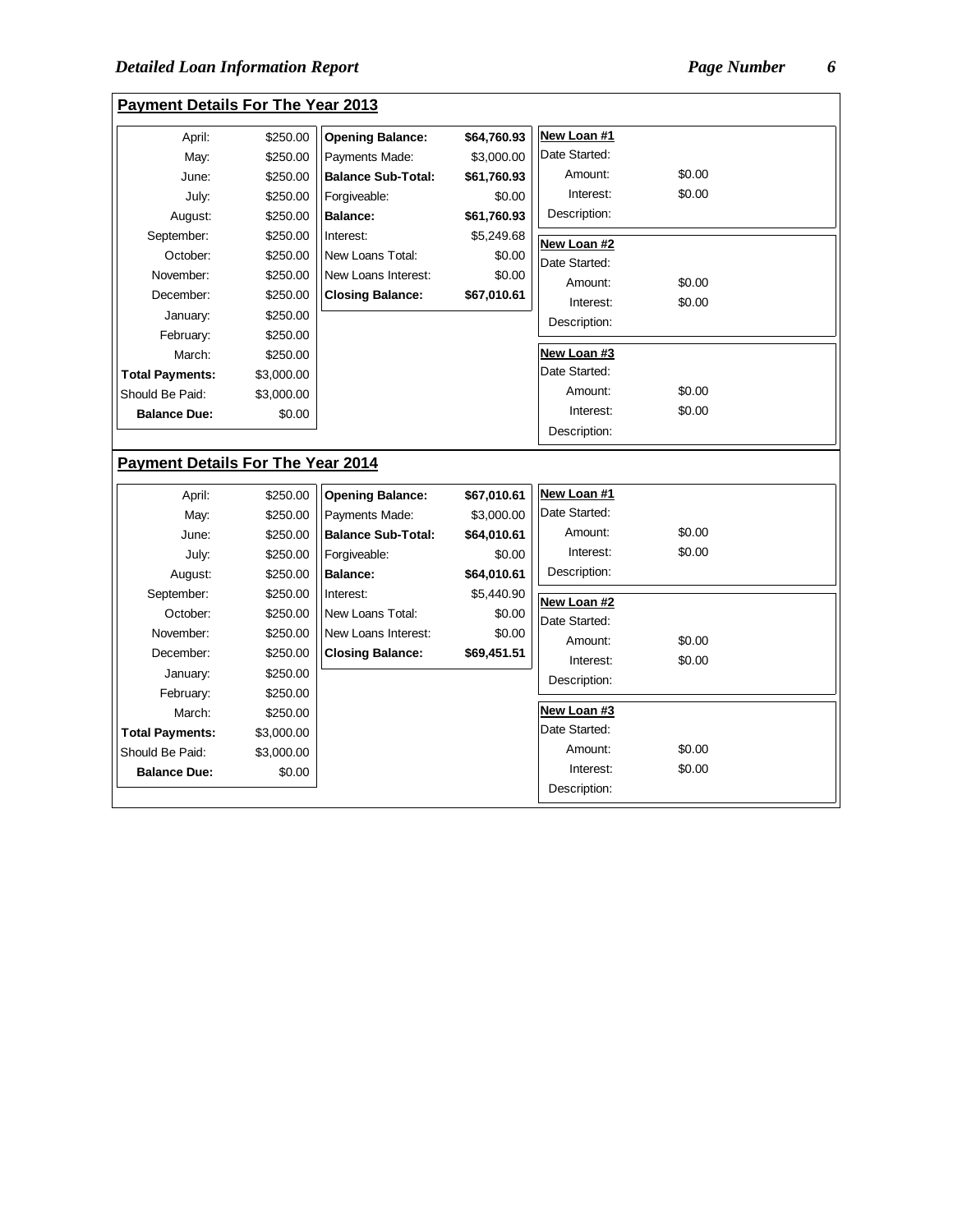| <b>Payment Details For The Year 2015</b> |            |                           |             |               |        |
|------------------------------------------|------------|---------------------------|-------------|---------------|--------|
| April:                                   | \$250.00   | <b>Opening Balance:</b>   | \$69,451.51 | New Loan #1   |        |
| May:                                     | \$250.00   | Payments Made:            | \$1,750.00  | Date Started: |        |
| June:                                    | \$250.00   | <b>Balance Sub-Total:</b> | \$67,701.51 | Amount:       | \$0.00 |
| July:                                    | \$250.00   | Forgiveable:              | \$0.00      | Interest:     | \$0.00 |
| August:                                  | \$250.00   | <b>Balance:</b>           | \$67,701.51 | Description:  |        |
| September:                               | \$250.00   | Interest:                 | \$5,754.63  | New Loan #2   |        |
| October:                                 | \$250.00   | New Loans Total:          | \$0.00      | Date Started: |        |
| November:                                | \$0.00     | New Loans Interest:       | \$0.00      | Amount:       | \$0.00 |
| December:                                | \$0.00     | <b>Closing Balance:</b>   | \$73,456.14 | Interest:     | \$0.00 |
| January:                                 | \$0.00     |                           |             | Description:  |        |
| February:                                | \$0.00     |                           |             |               |        |
| March:                                   | \$0.00     |                           |             | New Loan #3   |        |
| <b>Total Payments:</b>                   | \$1,750.00 |                           |             | Date Started: |        |
| Should Be Paid:                          | \$3,000.00 |                           |             | Amount:       | \$0.00 |
| <b>Balance Due:</b>                      | \$1,250.00 |                           |             | Interest:     | \$0.00 |
|                                          |            |                           |             | Description:  |        |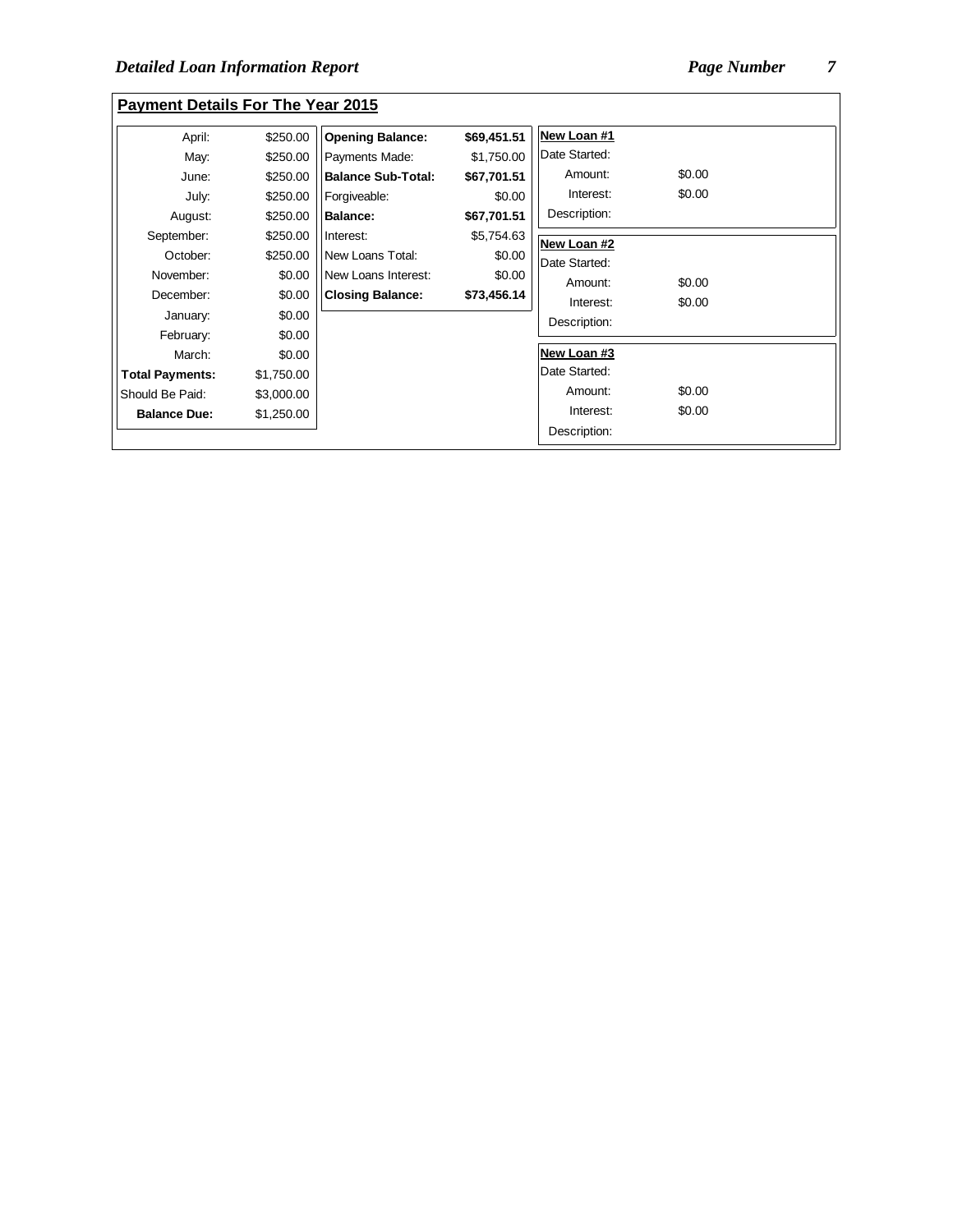## *Detailed Payment Information ForJim Jones*

|      | <b>Year Opening Balance</b> | April      | May        | June       | July       | August     | September  | <b>October</b> | November   | December   | January    | February   |            | March Total Payments Should Be Paid Bal. after Pymts |            |             | Forgiveable | <b>Balance</b> |             | <b>Interest Closing Balance</b> |
|------|-----------------------------|------------|------------|------------|------------|------------|------------|----------------|------------|------------|------------|------------|------------|------------------------------------------------------|------------|-------------|-------------|----------------|-------------|---------------------------------|
| 2003 | \$50,000.00                 | \$250.00   | \$250.00   | \$250.00   | \$250.00   | \$250.00   | \$250.00   | \$250.00       | \$250.00   | \$250.00   | \$250.00   | \$250.00   | \$250.00   | \$3,000.00                                           | \$3,000.00 | \$47,000.00 | \$0.00      | \$47,000.00    | \$3,995.00  | \$50,995.00                     |
| 2004 | \$50,995.00                 | \$250.00   | \$250.00   | \$250.00   | \$250.00   | \$250.00   | \$250.00   | \$250.00       | \$250.00   | \$250.00   | \$250.00   | \$250.00   | \$250.00   | \$3,000.00                                           | \$3,000.00 | \$47,995.00 | \$0.00      | \$47,995.00    | \$4,079.58  | \$52,074.58                     |
| 2005 | \$52,074.58                 | \$250.00   | \$250.00   | \$250.00   | \$250.00   | \$250.00   | \$250.00   | \$250.00       | \$250.00   | \$250.00   | \$250.00   | \$250.00   | \$250.00   | \$3,000.00                                           | \$3,000.00 | \$49,074.58 | \$0.00      | \$49,074.58    | \$4,171.34  | \$53,245.92                     |
| 2006 | \$53,245.92                 | \$250.00   | \$250.00   | \$250.00   | \$250.00   | \$250.00   | \$250.00   | \$250.00       | \$250.00   | \$250.00   | \$250.00   | \$250.00   | \$250.00   | \$3,000.00                                           | \$3,000.00 | \$50,245.92 | \$0.00      | \$50,245.92    | \$4,270.90  | \$54,516.82                     |
| 2007 | \$54,516.82                 | \$250.00   | \$250.00   | \$250.00   | \$250.00   | \$250.00   | \$250.00   | \$250.00       | \$250.00   | \$250.00   | \$250.00   | \$250.00   | \$250.00   | \$3,000.00                                           | \$3,000.00 | \$51,516.82 | \$0.00      | \$51,516.82    | \$4,378.93  | \$55,895.75                     |
| 2008 | \$55,895.75                 | \$250.00   | \$250.00   | \$250.00   | \$250.00   | \$250.00   | \$250.00   | \$250.00       | \$250.00   | \$250.00   | \$250.00   | \$250.00   | \$250.00   | \$3,000.00                                           | \$3,000.00 | \$52,895.75 | \$0.00      | \$52,895.75    | \$4,496.14  | \$57,391.89                     |
| 2009 | \$57,391.89                 | \$250.00   | \$250.00   | \$250.00   | \$250.00   | \$250.00   | \$250.00   | \$250.00       | \$250.00   | \$250.00   | \$250.00   | \$250.00   | \$250.00   | \$3,000.00                                           | \$3,000.00 | \$54,391.89 | \$0.00      | \$54,391.89    | \$4,623.31  | \$59,015.20                     |
| 2010 | \$59,015.20                 | \$250.00   | \$250.00   | \$250.00   | \$250.00   | \$250.00   | \$250.00   | \$250.00       | \$250.00   | \$250.00   | \$250.00   | \$250.00   | \$250.00   | \$3,000.00                                           | \$3,000.00 | \$56,015.20 | \$0.00      | \$56,015.20    | \$4,761.29  | \$60,776.49                     |
| 2011 | \$60,776.49                 | \$250.00   | \$250.00   | \$250.00   | \$250.00   | \$250.00   | \$250.00   | \$250.00       | \$250.00   | \$250.00   | \$250.00   | \$250.00   | \$250.00   | \$3,000.00                                           | \$3,000.00 | \$57,776.49 | \$0.00      | \$57,776.49    | \$4,911.00  | \$62,687.49                     |
| 2012 | \$62,687.49                 | \$250.00   | \$250.00   | \$250.00   | \$250.00   | \$250.00   | \$250.00   | \$250.00       | \$250.00   | \$250.00   | \$250.00   | \$250.00   | \$250.00   | \$3,000.00                                           | \$3,000.00 | \$59,687.49 | \$0.00      | \$59,687.49    | \$5,073.44  | \$64,760.93                     |
| 2013 | \$64,760.93                 | \$250.00   | \$250.00   | \$250.00   | \$250.00   | \$250.00   | \$250.00   | \$250.00       | \$250.00   | \$250.00   | \$250.00   | \$250.00   | \$250.00   | \$3,000.00                                           | \$3,000.00 | \$61,760.93 | \$0.00      | \$61,760.93    | \$5,249.68  | \$67,010.61                     |
| 2014 | \$67,010.61                 | \$250.00   | \$250.00   | \$250.00   | \$250.00   | \$250.00   | \$250.00   | \$250.00       | \$250.00   | \$250.00   | \$250.00   | \$250.00   | \$250.00   | \$3,000.00                                           | \$3,000.00 | \$64,010.61 | \$0.00      | \$64,010.61    | \$5,440.90  | \$69,451.51                     |
| 2015 | \$69,451.51                 | \$250.00   | \$250.00   | \$250.00   | \$250.00   | \$250.00   | \$250.00   | \$250.00       | \$0.00     | \$0.00     | \$0.00     | \$0.00     | \$0.00     | \$1,750.00                                           | \$3,000.00 | \$67,701.51 | \$0.00      | \$67,701.51    | \$5,754.63  | \$73,456.14                     |
|      | <b>Grand Totals:</b>        | \$3,250.00 | \$3,250.00 | \$3,250.00 | \$3,250.00 | \$3,250.00 | \$3,250.00 | \$3,250.00     | \$3,000.00 | \$3,000.00 | \$3,000.00 | \$3,000.00 | \$3,000.00 |                                                      |            |             | \$0.00      |                | \$61,206.14 |                                 |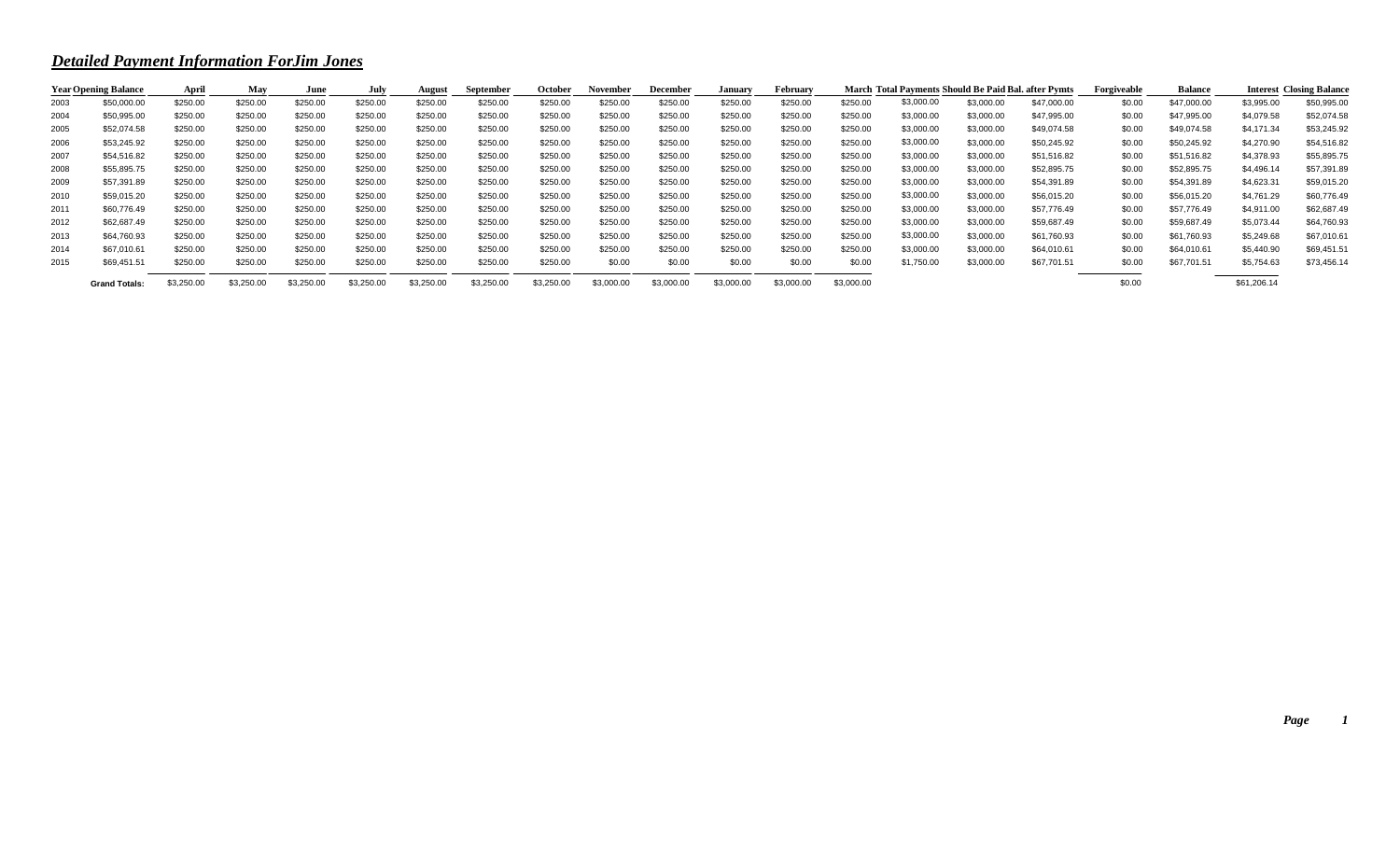## *Housing Loan Year End Statement For 2014*

**Dear Jim & Janet Jones,**

| <b>Statement Print Date:</b> | October 29, 2015 |  |
|------------------------------|------------------|--|
| Loan ID Number:              | 0000000001       |  |
| <b>Opening Balance:</b>      | \$67,010.61      |  |
| New Loan #1:                 | $$0.00 -$        |  |
| New Loan #2:                 | $$0.00 -$        |  |
| New Loan #3:                 | \$0.00           |  |
| <b>Payments Received:</b>    | \$3,000.00       |  |
| Forgiveable:                 | \$0.00           |  |
| Interest on Balance:         | \$5,440.90       |  |
| Interest on New Loans:       | \$0.00           |  |
| <b>Closing Balance:</b>      | \$69,451.51      |  |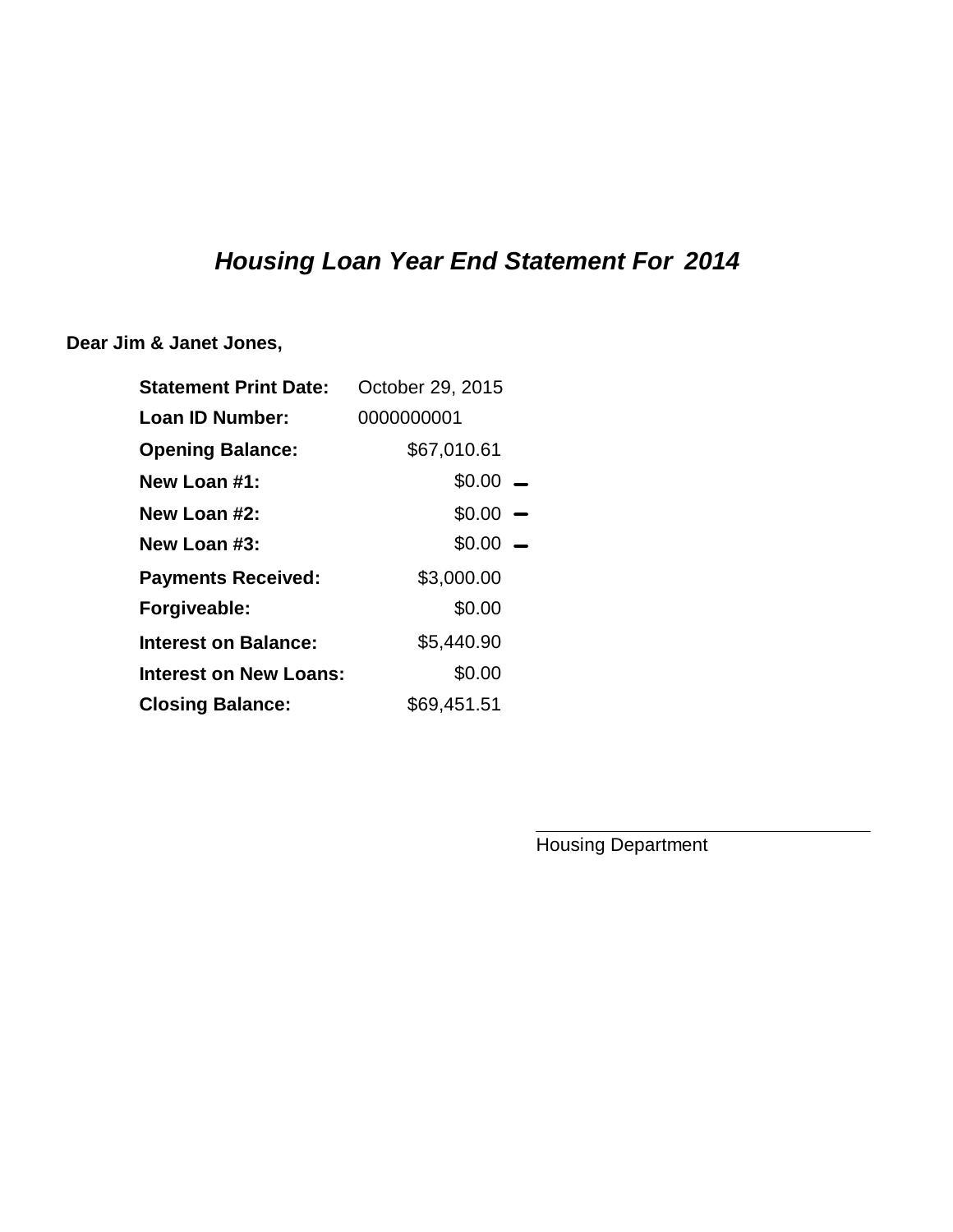## *Payments Received For October 2014*

| <b>Name of Applicant</b> | <b>Amount Received</b> |
|--------------------------|------------------------|
| Jim Jones                | \$250.00               |
| John Smith               | \$250.00               |
| <b>Norbert Withers</b>   | \$175.00               |
| <b>Mary Poppins</b>      | \$1,500.00             |
|                          | \$2,175.00             |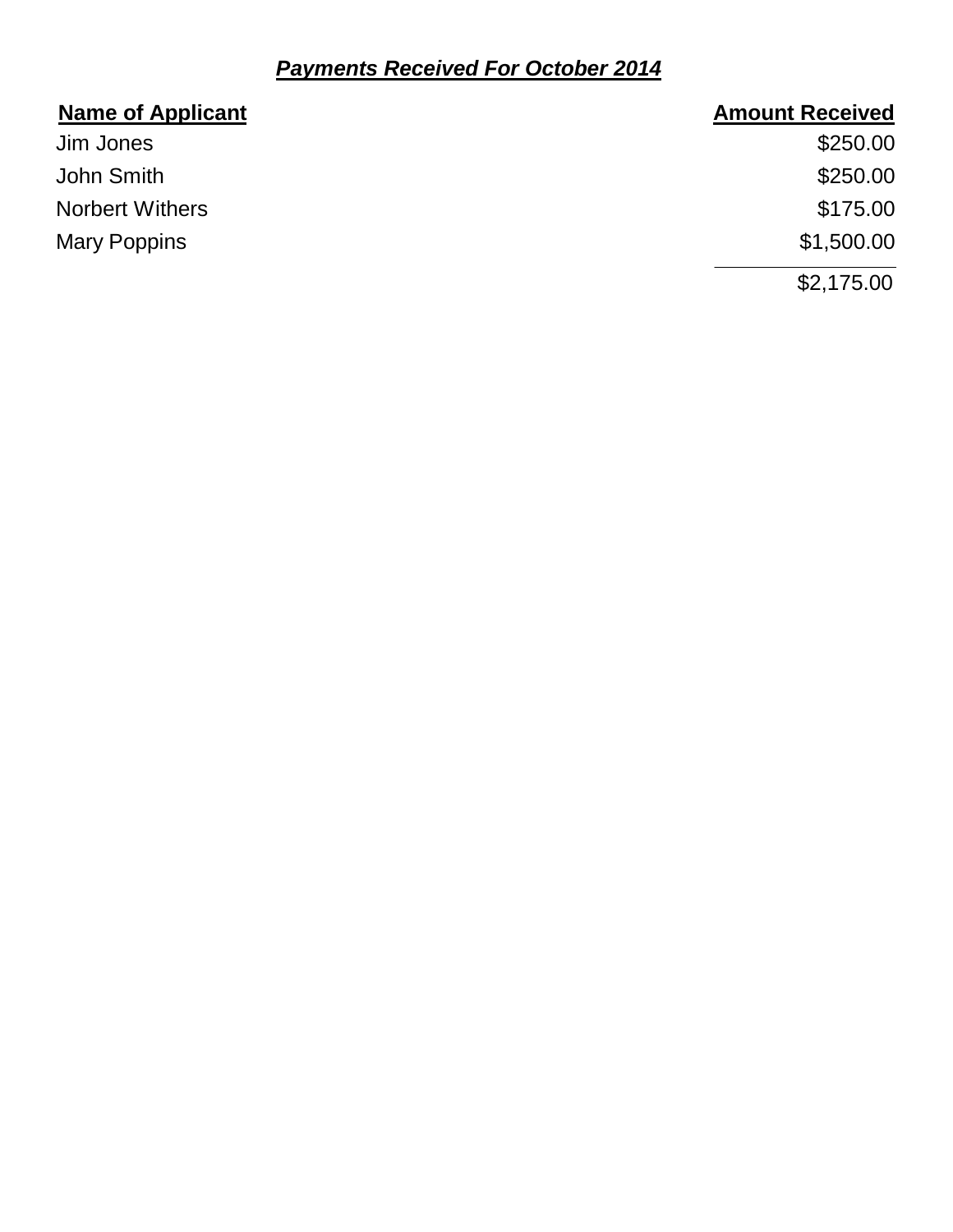## *Payments Summary For The Year 2014*

**Report Printed On October 29, 2015**

|                   | April 1st, 2014        |                       | <b>Amount That</b>    | <b>Amount That Is</b> | <b>Closing Balance</b> |
|-------------------|------------------------|-----------------------|-----------------------|-----------------------|------------------------|
| Name of Applicant | <b>Opening Balance</b> | <b>Total Payments</b> | <b>Should Be Paid</b> | In Arrears (B-A)      | (incl. New Loans)      |
| Jim Jones         | \$67.010.61            | \$3,000.00            | \$3,000,00            | \$0.00                | \$69.451.51            |
| John Smith        | \$143.978.71           | \$3,000.00            | \$3,000,00            | \$0.00                | \$152,961,90           |
| Norbert Withers   | \$13.067.51            | \$2,100,00            | \$3,000.00            | \$900.00              | \$11,899.75            |
| Mary Poppins      | \$500,000,00           | \$10,500,00           | \$3,000,00            | \$0.00                | \$531.107.50           |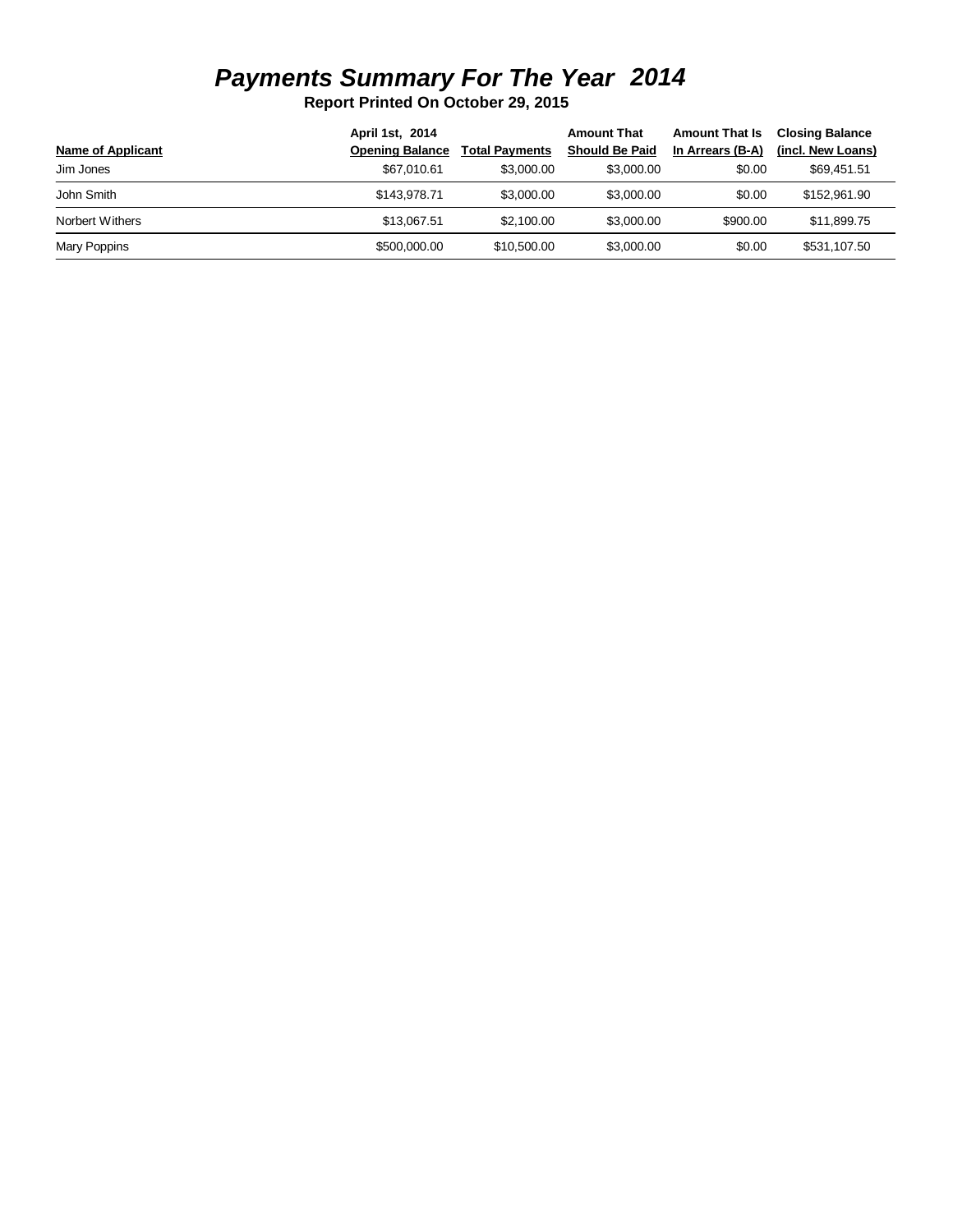Dear Jim & Janet Jones,

 Please be advised that as of October 29, 2015 your housing payments are in arrears. If you are unable to pay at this time please contact this office, otherwise we would appreciate payment as soon as possible.

> 15 River Road Jim Jones Lone Pine, ON , P0V 1Z2

| <b>Loan ID Number:</b>               | 0000000001  |
|--------------------------------------|-------------|
| <b>Opening Balance for 2015</b>      | \$69,451.51 |
| Annual amount as per agreement:      | \$3,000.00  |
| Payments received to date this year: | \$1,750.00  |
| In arrears to date this year:        | \$1,250.00  |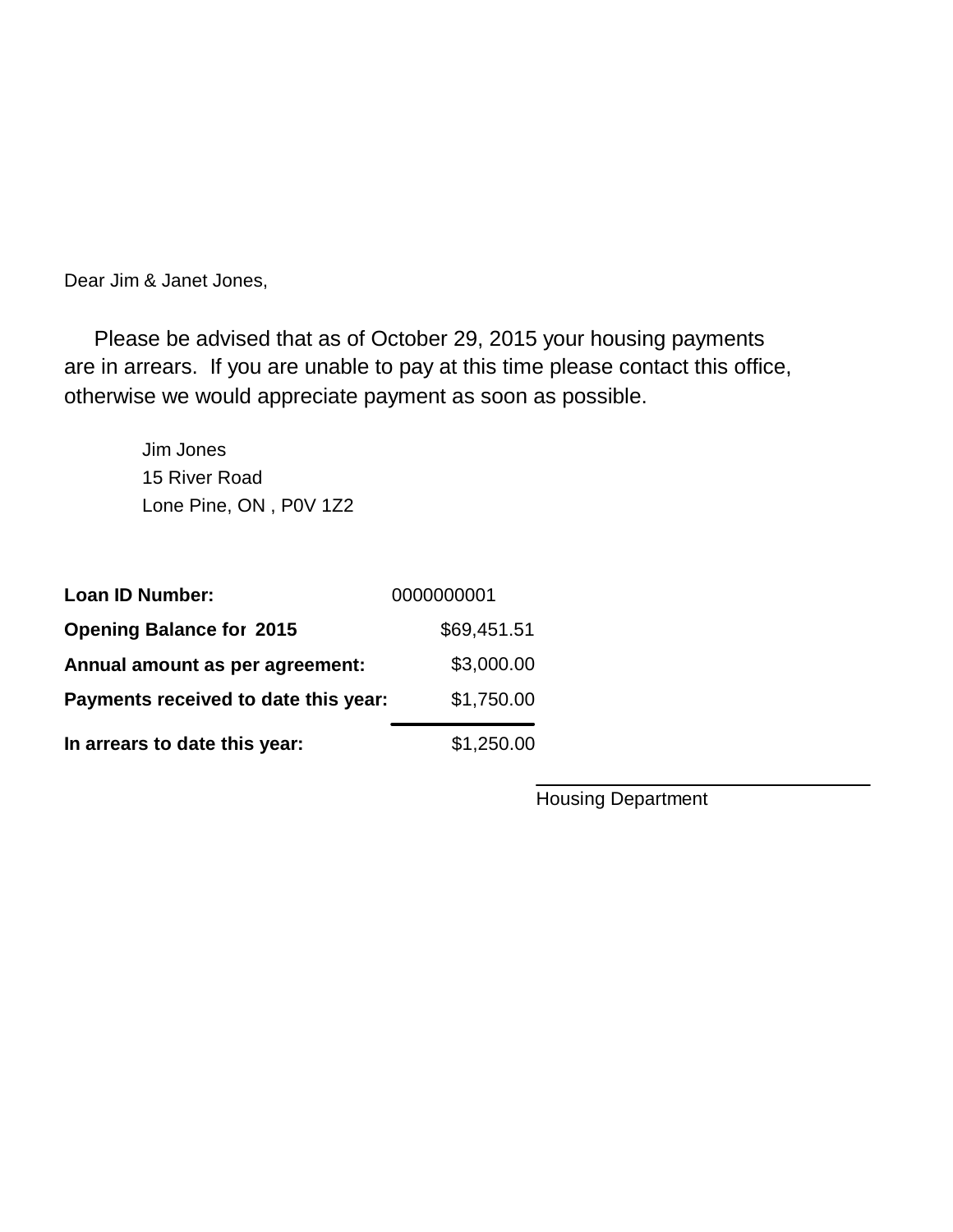Dear John & Jane Smith,

 Please be advised that as of October 29, 2015 your housing payments are in arrears. If you are unable to pay at this time please contact this office, otherwise we would appreciate payment as soon as possible.

> 12 Petticoat Lane John Smith Lone Pine, ON , P0V 1Z1

| <b>Loan ID Number:</b>               | 0000000002   |
|--------------------------------------|--------------|
| <b>Opening Balance for 2015</b>      | \$152,961.90 |
| Annual amount as per agreement:      | \$3,000.00   |
| Payments received to date this year: | \$1,750.00   |
| In arrears to date this year:        | \$1,250.00   |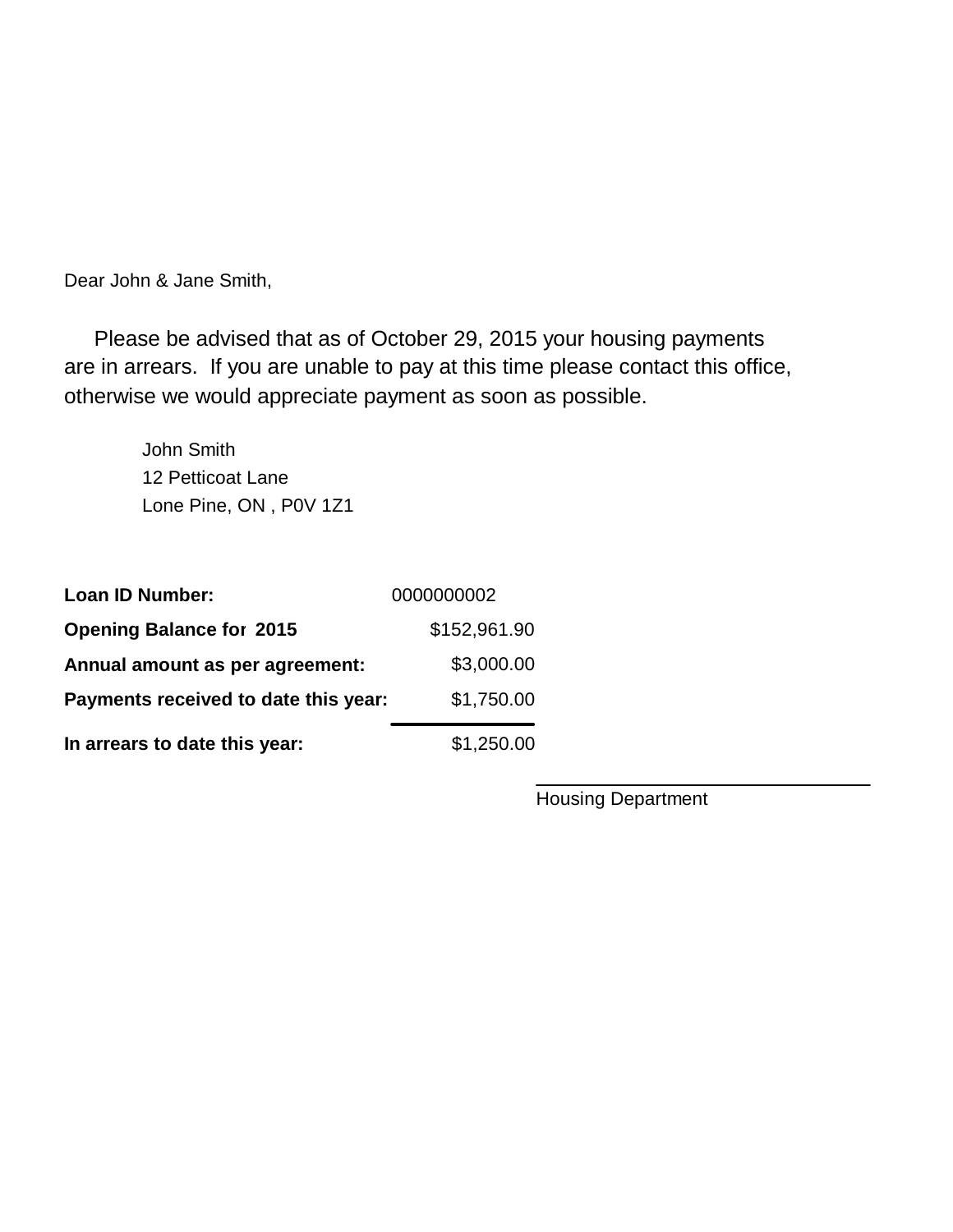Dear Cathy Catton & Sam Smith,

 Please be advised that as of October 29, 2015 your housing payments are in arrears. If you are unable to pay at this time please contact this office, otherwise we would appreciate payment as soon as possible.

> 26 Clearview Road Cathy Catton Lone Pine, ON , P0V 1Z1

| <b>Loan ID Number:</b>               | 0000000003  |
|--------------------------------------|-------------|
| <b>Opening Balance for 2015</b>      | \$25,000.00 |
| Annual amount as per agreement:      | \$3,000.00  |
| Payments received to date this year: | \$1,500.00  |
| In arrears to date this year:        | \$1,500.00  |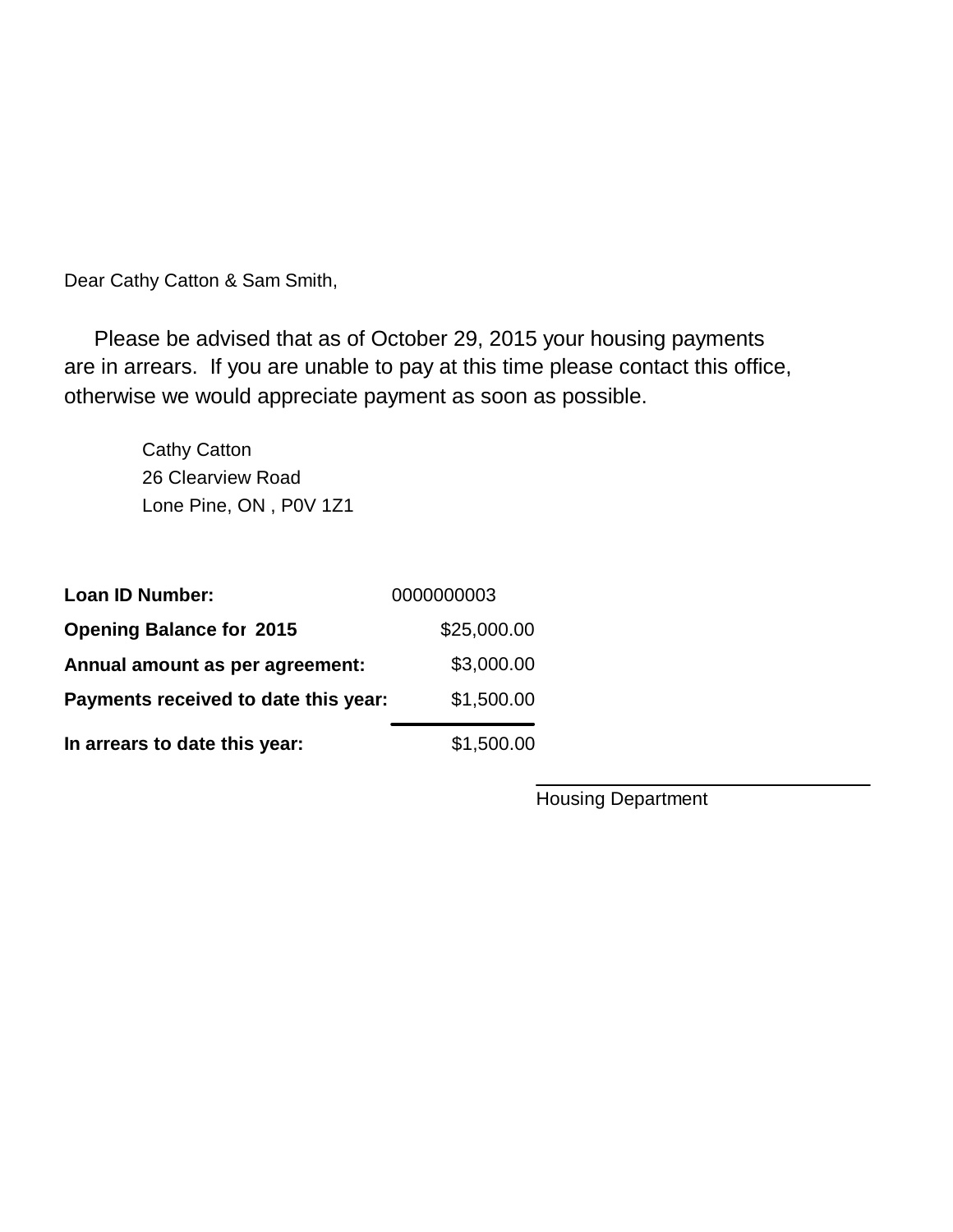Dear Norbert Withers,

 Please be advised that as of October 29, 2015 your housing payments are in arrears. If you are unable to pay at this time please contact this office, otherwise we would appreciate payment as soon as possible.

> 689 Hamilton Road Norbert Withers Lone Pine, ON , P0V 1Z1

| <b>Loan ID Number:</b>               | 0000000004  |
|--------------------------------------|-------------|
| <b>Opening Balance for 2015</b>      | \$11,899.75 |
| Annual amount as per agreement:      | \$3,000.00  |
| Payments received to date this year: | \$1,225.00  |
| In arrears to date this year:        | \$1,775.00  |